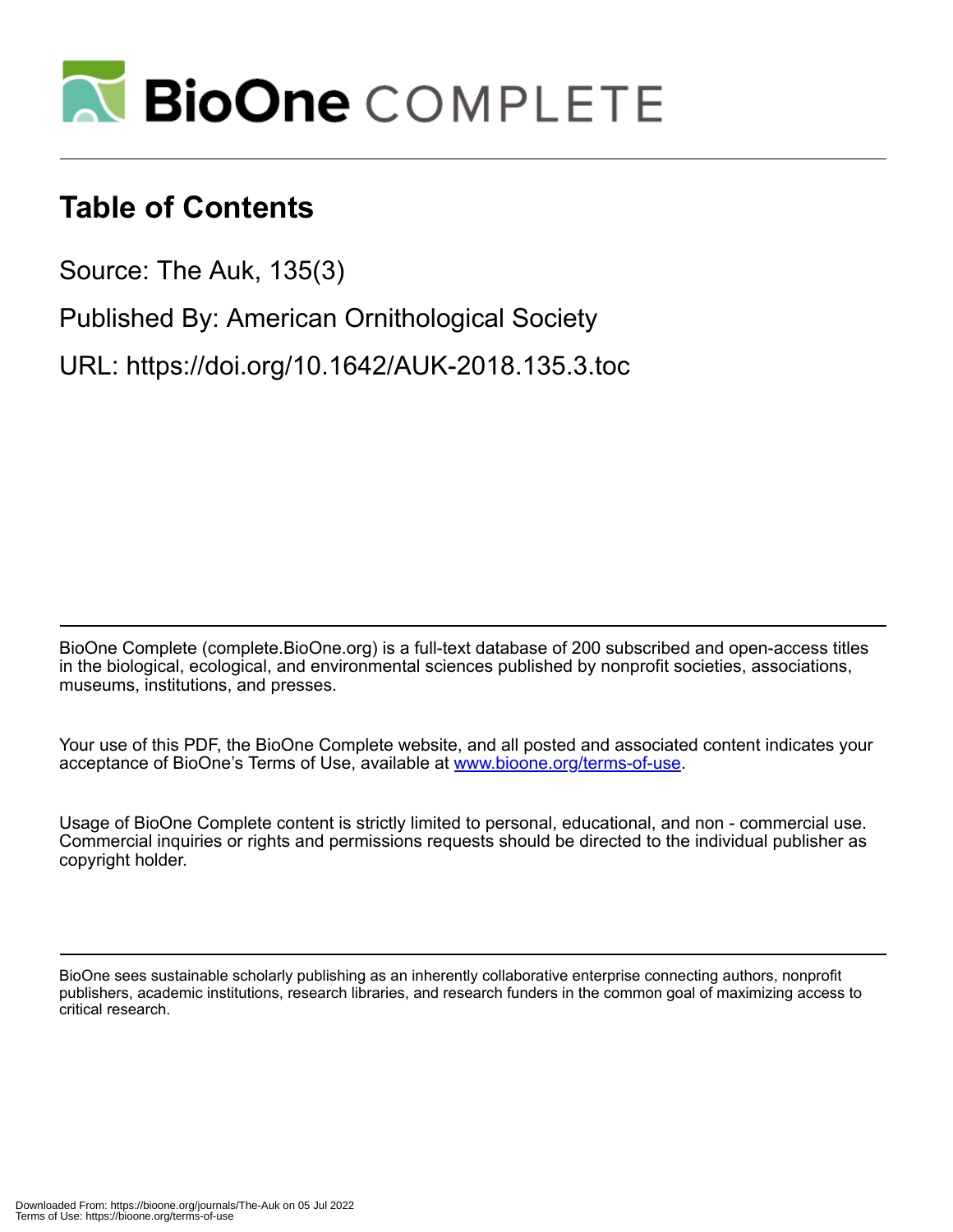

Volume 135, Issue 3, July 2018 DOI: 10.1642/AUK-2018.135.3.toc

# CONTENTS

### RESEARCH ARTICLES

#### SPACING PATTERNS AND HABITAT USE

- 385 Migratory routes and wintering locations of declining inland North American Common Terns by Annie Bracey, Simeon Lisovski, David Moore, Ann McKellar, Elizabeth Craig, Sumner Matteson, Fred Strand, Jeffrey Costa, Cynthia Pekarik, Paul Curtis, Gerald Niemi, and Francesca Cuthbert
- 449 Using radio frequency identification (RFID) to investigate the gap-crossing decisions of Black-capped Chickadees (Poecile atricapillus) by Jacob M. Bailey, Matthew W. Reudink, Stefanie E. LaZerte, Mark Paetkau, Chris J. Johnson, David J. Hill, and Ken A. Otter
- 477 Biological responses of Crested and Least auklets to volcanic destruction of nesting habitat in the Aleutian Islands, Alaska by Gary Drew, John F. Piatt, and Jeff Williams
- 506 Evidence of widespread movements from breeding to molting grounds by North American landbirds by Peter Pyle, James F. Saracco, and David F. DeSante
- 547 Prolonged stopover and consequences of migratory strategy on local-scale movements within a regional songbird staging area by Jennifer R. Smetzer and David I. King
- 706 Confirmed year-round residence and land roosting of Whiskered Auklets (Aethia pygmaea) at Buldir Island, Alaska by Carley R. Schacter and Ian L. Jones

#### REPRODUCTIVE AND BREEDING BIOLOGY

- 400 Sex differences in early determinants of lifetime reproductive success in a polygynous bird: Should mothers adjust offspring sex ratios? by Juan G. Rubalcaba and Vicente Polo
- 486 Temporal and multi-spatial environmental drivers of duck nest survival by Kevin M. Ringelman, Johann Walker, James K. Ringelman, and Scott E. Stephens
- 609 Examination of context-dependent effects of natal traits on lifetime reproductive success using a long-term study of a temperate songbird by Corey E. Tarwater, Ryan R. Germain, and Peter Arcese
- 637 Experimental test for a trade-off between successful nesting and survival in capital breeders with precocial offspring by Kiel L. Drake, Ray T. Alisauskas, and Anna M. Calvert
- 669 Parental incubation patterns and the effect of group size in a Neotropical cooperative breeder by Jennifer L. Mortensen and J. Michael Reed
- 733 Variation in nest characteristics and brooding patterns of female Black-throated Blue Warblers is associated with thermal cues by Maria G. Smith, Sara A. Kaiser, T. Scott Sillett, and Michael S. Webster

# METHODS AND STATISTICS

409 Characterizing spatio-temporal variation in survival and recruitment with integrated population models by Richard B. Chandler, Jeff Hepinstall-Cymerman, Samuel Merker, Heather Abernathy-Conners, and Robert J. Cooper

#### MOLT BIOLOGY

- 427 The trade-off between molt and parental care in Hooded Warblers: Simultaneous rectrix molt and uniparental desertion of late-season young by Ronald L. Mumme
- 495 Evidence for a prealternate molt-migration in the Rufous Hummingbird and its implications for the evolution of molts in Apodiformes by Desmond Sieburth and Peter Pyle

Direct all requests to reproduce journal content to the AOS Publications Office at AOSpubs@americanornithology.org

Q 2018 American Ornithological Society. ISSN 0004-8038, electronic ISSN 1938-4254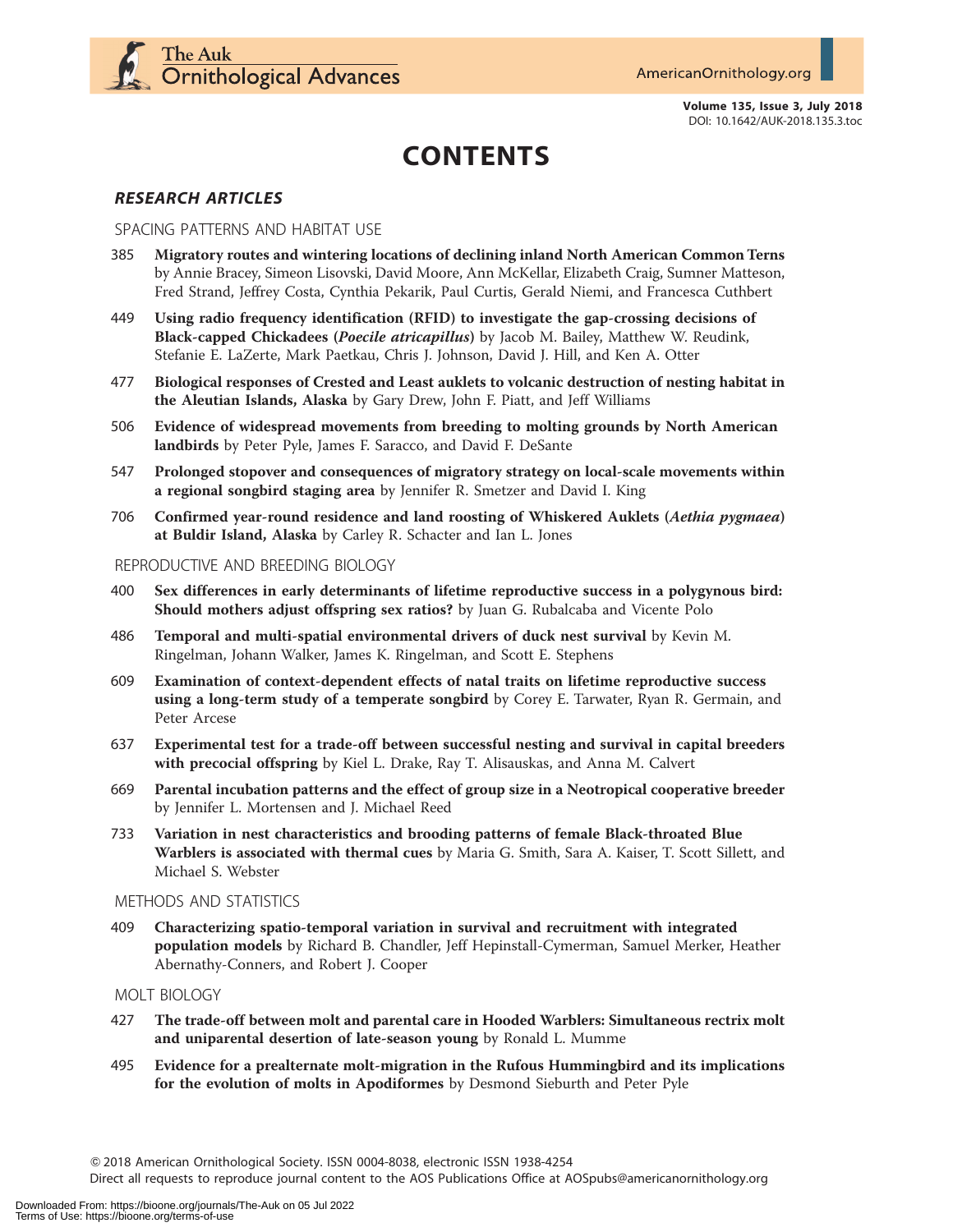#### BEHAVIOR AND PHYSIOLOGY

- 439 Ecological determinants of *Tyrannus* flycatcher nestling growth at north-and southtemperate latitudes by Diego T. Tuero, Alex E. Jahn, Michael S. Husak, Diane V. Roeder, Diego A. Masson, Florencia M. Pucheta, Tyler J. Michels, Aaron Quickle, Julián Q. Vidoz, Marisol Domínguez, and Juan C. Reboreda
- 534 Energy for the road: Influence of carbohydrate and water availability on fueling processes in autumn-migrating passerines by Adi Domer, Ofer Ovadia, and Eyal Shochat

#### MIGRATION AND ORIENTATION

- 461 Automated telemetry reveals staging behavior in a declining migratory passerine by James R. Wright, Luke L. Powell, and Christopher M. Tonra
- 572 Classic pattern of leapfrog migration in Sooty Fox Sparrow (Passerella iliaca unalaschcensis) is not supported by direct migration tracking of individual birds by Kevin C. Fraser, Amélie Roberto-Charron, Bruce Cousens, Michael Simmons, Ann Nightingale, Amanda C. Shave, Renée L. Cormier, and Diana L. Humple

#### COMMUNICATION AND SENSORY ECOLOGY

521 Song and aggressive signaling in Bachman's Sparrow by Sabah Ali and Rindy Anderson

#### PHYLOGEOGRAPHY

- 561 Biogeographic origins of Darwin's finches (Thraupidae: Coerebinae) by Erik R. Funk and Kevin J. Burns
- 716 Concerted Pleistocene dispersal and genetic differentiation in passerine birds from the Tres Marías Archipelago, Mexico by Marco Fabio Ortiz-Ramírez, Luis A. Sánchez-González, Gabriela Castellanos-Morales, Juan Francisco Ornelas, and Adolfo G. Navarro-Sigüenza

#### FORAGING ECOLOGY

583 Identifying the diet of a declining prairie grouse using DNA metabarcoding by Daniel S. Sullins, David A. Haukos, Joseph M. Craine, Joseph M. Lautenbach, Samantha G. Robinson, Jonathan D. Lautenbach, John D. Kraft, Reid T. Plumb, Jonathan H. Reitz, Brett K. Sandercock, and Noah Fierer

#### MORPHOLOGY AND ANATOMY

622 Repeatability of a dynamic sexual trait: Skin color variation in the Brown Booby (Sula leucogaster) by Bibiana Montoya, César Flores, and Roxana Torres

#### POPULATION BIOLOGY AND ECOLOGY

647 Extreme drought alters frequency and reproductive success of floaters in Willow Flycatchers by Tad C. Theimer, Mark K. Sogge, Suzanne N. Cardinal, Scott L. Durst, and E. H. Paxton

#### PARASITES AND DISEASES

- 657 Penguin ectoparasite panmixia suggests extensive host movement within a colony by Katherine L. Moon, Peter Dann, Steven L. Chown, Angela McGaughran, and Ceridwen I. Fraser
- 767 Malarial infection alters wax ester composition of preen oil in songbirds: Results of an experimental study by Leanne A. Grieves, Tosha R. Kelly, Mark A. Bernards, and Elizabeth A. MacDougall-Shackleton
- 788 Common Loons respond adaptively to a black fly that reduces nesting success by Walter H. Piper, Keren B. Tischler, and Andrew Reinke